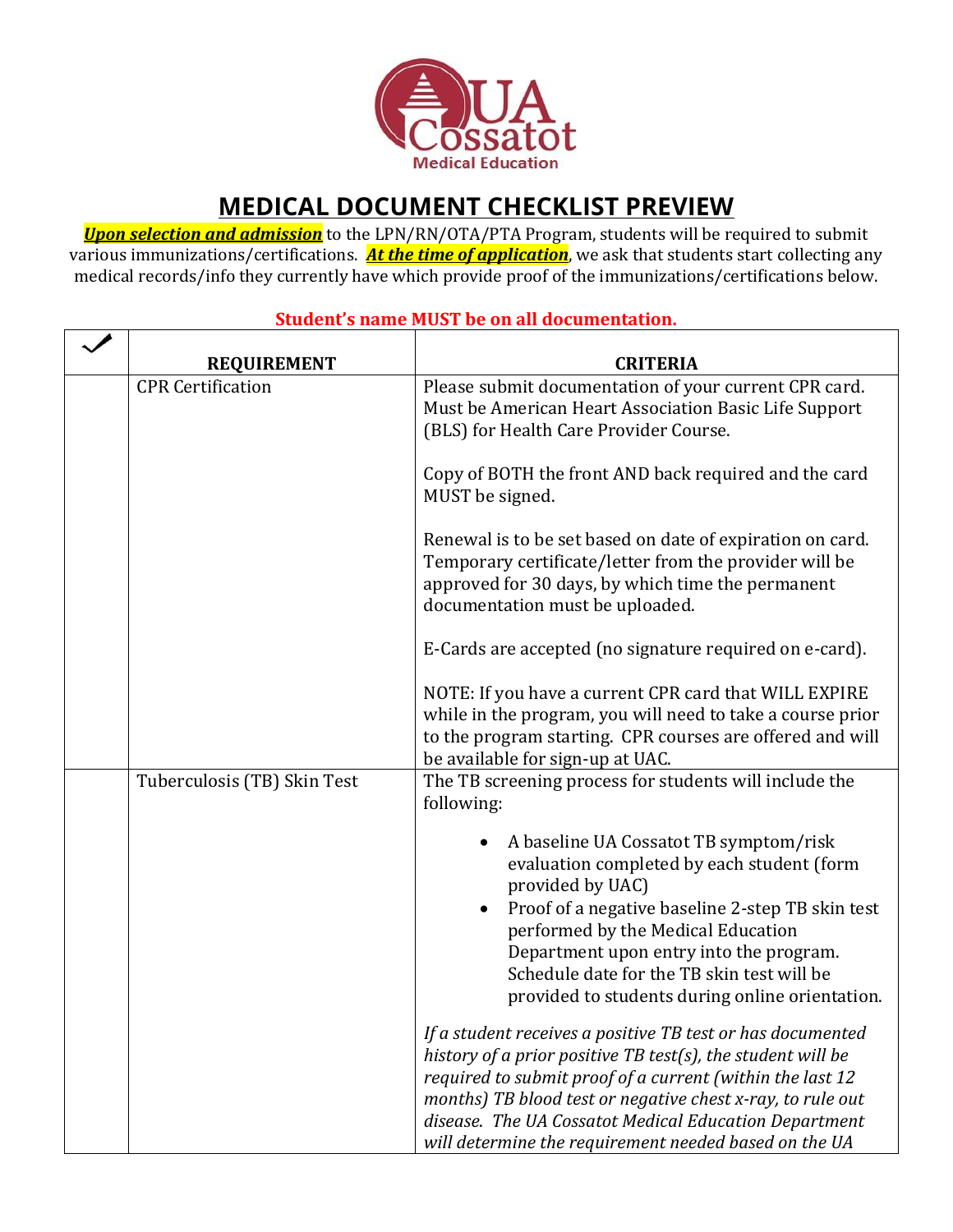|                           | Cossatot TB symptom/risk evaluation form submission and<br>student history.                                                                                                                                                                                                                                                                                                                                                                                                                                                                         |
|---------------------------|-----------------------------------------------------------------------------------------------------------------------------------------------------------------------------------------------------------------------------------------------------------------------------------------------------------------------------------------------------------------------------------------------------------------------------------------------------------------------------------------------------------------------------------------------------|
|                           | RENEWAL: Students who test negative on the TB skin test<br>upon admission will be required to submit an annual<br>negative TB skin test renewal performed by the Medical<br>Education Department 10-12 months from the previously<br>submitted TB skin test. For students who have a history of<br>a prior positive TB test, an annual negative TB blood test<br>or Letter of Clearance (documented on official letterhead<br>from their physician) will be required for renewal 10-12<br>months from the previously submitted test or chest x-ray. |
|                           | EXPOSURE: Any student with known exposure to TB<br>disease while in the program will receive a TB symptom<br>screen and timely testing and/or treatment, if indicated.                                                                                                                                                                                                                                                                                                                                                                              |
|                           | NOTE: Under special circumstances, TB requirement may be subject to<br>change based on facility requirements or those at increased<br>occupational risk for TB exposure (certain settings if transmission has<br>occurred in the past e.g. emergency departments). Student will be<br>notified if further testing is needed.                                                                                                                                                                                                                        |
|                           | NOTE: TB test results must read negative, or the<br>requirement will be rejected. For TB skin test, the<br>reading must be performed 48-72 hours following the<br>administered date. Date administered, date read, and<br>results are required.                                                                                                                                                                                                                                                                                                     |
| <b>Hepatitis B Series</b> | For this requirement, you may submit 1 of 3 things:                                                                                                                                                                                                                                                                                                                                                                                                                                                                                                 |
|                           | Childhood 3-4 dose vaccination series OR<br>Adult 2-3 dose vaccination series OR<br>Hepatitis B Surface Antibody test/titer (lab report<br>required)                                                                                                                                                                                                                                                                                                                                                                                                |
|                           | If series is in process, submit documentation of where you<br>are in the series and reminders will be sent for you to<br>complete the series.                                                                                                                                                                                                                                                                                                                                                                                                       |
|                           | If the titer is negative or equivocal, please contact<br>appropriate faculty for further instructions.                                                                                                                                                                                                                                                                                                                                                                                                                                              |
| Influenza                 | The following is required:                                                                                                                                                                                                                                                                                                                                                                                                                                                                                                                          |
|                           | a flu shot administered within the current flu<br>season (September - March)                                                                                                                                                                                                                                                                                                                                                                                                                                                                        |
|                           | Annual renewal will be set no later than 11/01.                                                                                                                                                                                                                                                                                                                                                                                                                                                                                                     |
|                           | Documentation needs to indicate that the vaccination you<br>received is from a batch of the current flu season.                                                                                                                                                                                                                                                                                                                                                                                                                                     |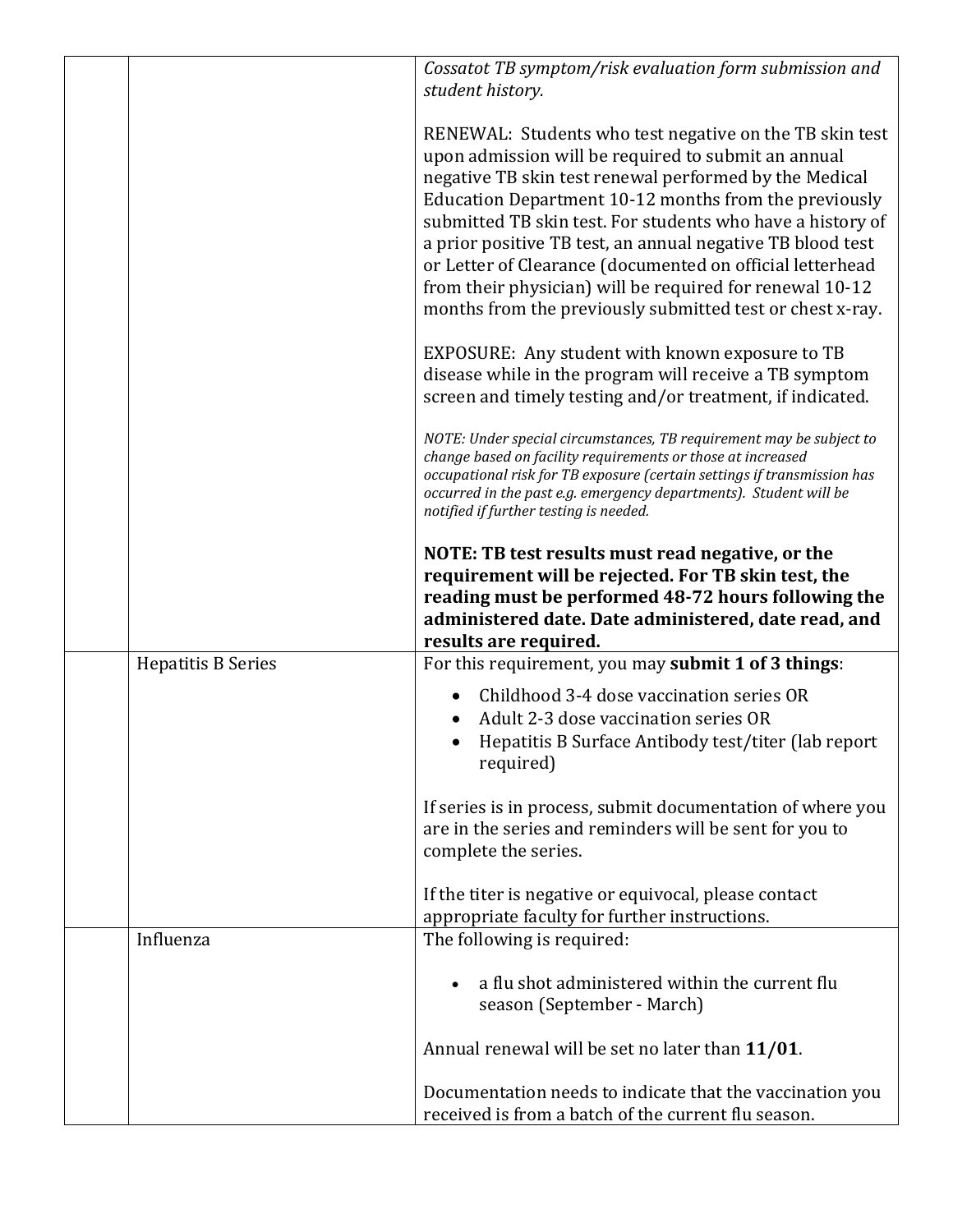| TDap                                        | Submit documentation of a Tdap administered within the<br>last 10 years. Renewal dates will be set for 10 years from<br>administration date.             |
|---------------------------------------------|----------------------------------------------------------------------------------------------------------------------------------------------------------|
| <b>MMR</b>                                  | One of the following is required:                                                                                                                        |
|                                             | 2 dose vaccination series (minimum of 4 weeks<br>apart) OR<br>3 component positive IgG antibody titers (lab<br>report required)                          |
|                                             | If series is in process, submit documentation of where you<br>are in the series and reminders will be sent for you to<br>complete the series.            |
|                                             | If titer is negative or equivocal, please contact appropriate<br>faculty for further instructions.                                                       |
| Varicella                                   | Please upload one of the following:                                                                                                                      |
|                                             | 2 dose vaccination series (minimum of 4 weeks<br>apart) OR<br>a positive IgG antibody titer (lab report required)                                        |
|                                             | If series is in process, submit documentation of where you<br>are in the series and reminders will be sent for you to<br>complete the series.            |
|                                             | If titer is negative or equivocal, please contact appropriate<br>faculty for further instructions.                                                       |
| Professional Licensure<br>(RN PROGRAM ONLY) | Requirement is proof of professional licensure (LPN) from<br>student's primary state of residence. Licensure status<br>must be current and unencumbered. |
|                                             | Renewal date will be based on the expiration of licensure.                                                                                               |

*\*DECLINATION/EXEMPTIONS TO VACCINATIONS: A student claiming a declination or exemption MAY NOT*  be able to complete clinical portions of a Medical Education Program required for graduation. If a student *is rejected clinical placement due to a declination/exemption, the Medical Education Department is not required to find alternate placement. A consultation with the Program Director PRIOR to enrolling in a Medical Education Program is required of any student claiming a declination/exemption.*

## **SPECIAL CONSIDERATIONS –"Timing" of Vaccinations/TB skin test**

Below is information concerning the "timing" of any injections you may be receiving. The MMR and varicella vaccines should not be given before the TB test, as these vaccines may cause inaccurate test results. If the MMR and varicella are given before the TB test, a minimum of 4 weeks must separate the vaccine from the TB test. MMR and varicella vaccines can be given at the same time, on the same day, or after the TB skin test has been evaluated without interfering with the TB test result.